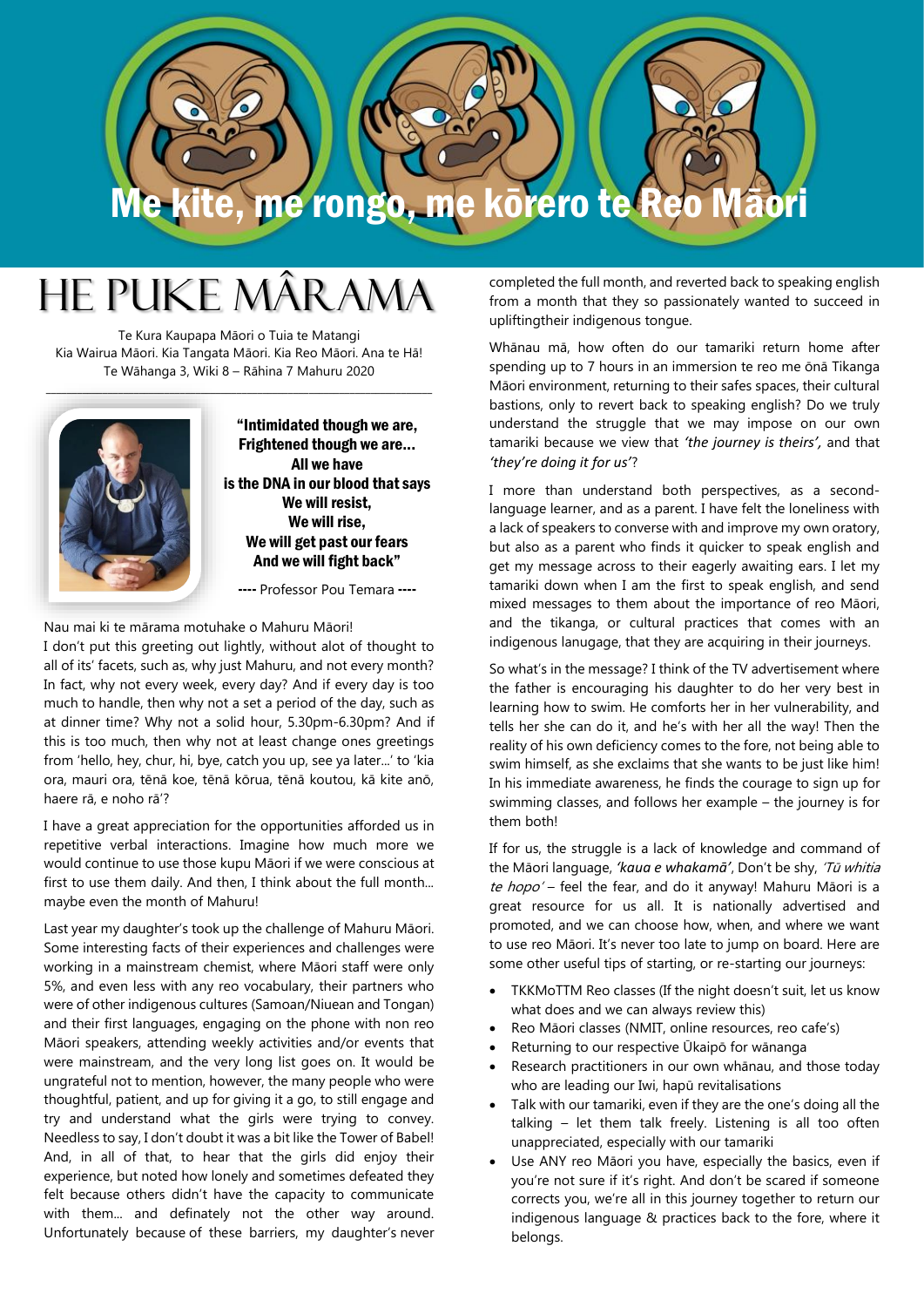

Poari Hui @ kura 4.30pm-6pm Hui ā whānau @ kura 6pm-7.30pm Kura Photo's Tuia te Matangi Reo Māori classes Last day of term 3 Term 4 starts... Waiwhero Presentation Pouako Only Days for PB4L training Labour day (long wknd) TDC Rangatahi Youth Concert THW Primary schools Haka Regionals Last day of term 4

17/9, 29/10, 10/12 15/9, 27/10, 8/12 22/9 from 9am Every Wed 5pm-6pm Fri 25 September Mon 12 October Tues 20 October 23/10 Mon 26 October

Sat 7 November Fri 13 November Wed 16 December

## TE IRA WAHINE, HE IRA WHENU

A TANGATA WHENUA PERSPECTIVE AND CELEBRATION OF WOMANHOOD

Sponsored by Ngāti Koata Trust, He Kupu Reanga, Te Puni Kōkiri & Te Pūtahitanga o Te Waipounamu...

> TKKM o Tuia te Matangi has been invited to attend a private wānanga with Dr Ngahuia Murphy

#### TUESDAY 20 OCTOBER, 1.30pm-2.45pm

This is a kura-supported wānanga, and the dress code will be Kākahū Ōkawa. Once we confirm attendee numbers, we will post out venue details.

A kōrero about traditional Tangata Whenua attitudes, beliefs, ceremonies & practices regarding Waiwhero. This wānanga will be delivered in english.

This wānanga is for all kootiro, pouako & kura whānau. For our younger girls aged under 10yrs who wish to attend, we ask that parents accompany them, to assist in their ability to understand, and the appropriateness of the content.

\* Please note, a separate pānui will be emailed to all whānau soon, with an attached permissoin slip. If you wish for your child and/or yourself to attend, please complete this form and return to Whaea Janis as soon as possible. No permission slip, no attendance.

Please make sure that when you come onto the kura premises or enter any of the kura facilities, that you come and either use the QR code trackers, or Sign in & out facilities. If you have whānau that are coming to the kura, to collect your tamariki, drop off kai etc, please make sure to inform them of this expectation too.

**BR NGAHUIA MURPHY** nawa, Mgati Ruspani ki<br>Mgai Tuhoe, Mgati Kahu **AUTHOR OF WAIWHERS** 



**Please note**: When tamariki are late, and collecting tamariki before the end of the day, you will still need to come into the tari and sign them out through our signin In/Out tablet.



#### Tuia te Matangi Reo Māori Classes

Classes held every Wed, 5pm-6pm in Rūma Whānau, using Papawhakakōrero methodology

#### **These classes have now been extended to Term 4**

*'Te reo Māori in the home: Reo Māori equal to, or greater than that of your tamaiti. At least one parent/caregiver must have te reo Māori or is currently studying/enrolling on a reo Māori course, to be able to support your tamaiti. The Māori language must be growing in your home to ensure that as your child's reo grows, so does that of his/her immediate environment'.* TKKMoTTM Whakauru Tamaiti Form

#### Investing in our whānau, investing in our tamariki!



At the start of this year the kura introduced the new full zip polar jackets for both our teina (Yr1-8) and Wharekura (Yr9-13). As we come to the end of term 3, a reminder that rain/warm jackets may only be worn to and from kura. For mild weather times, we encourage, if you haven't already, to make sure to purchase the black fleece jackets. These can be ordered directly from our supplier, Cap It All Promotions, Nelson (03) 5468 030.

Also, there has been a phasing period for the purple casual fleece jackets remaining in the uniform code. This garment will be removed from the uniform code at the end of this academic year, and will no longer be acceptable attire' from January 2021 moving forward.



**TAHI** - Mā te huruhuru ka rere | Fundraising, Grants & Funding **RUA** - Hākinakina | Sports

**TORU** - Tuia te Rangi, Tuia te whenua | Policies & Charter

Over the last six months I have been reviewing the ohu and, for manageability and need, have reduced them to only three teams. A timely reminder that every whānau is expected to be represented in our Ohu Mahi. I am working through the Ohu and note too many whānau are not. Please make sure that you contact her in the tari as soon as possible to confirm which team you are in.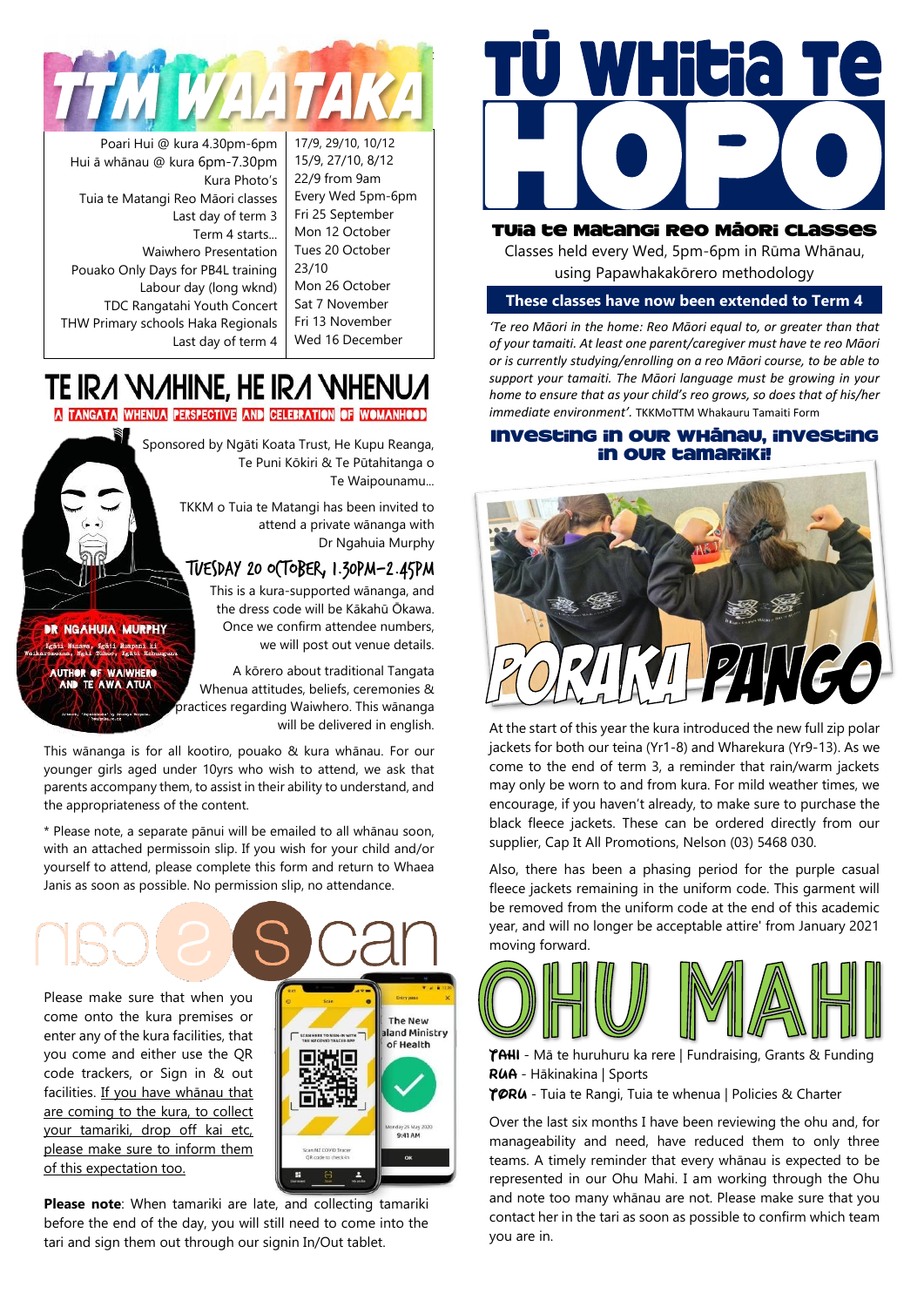As of Friday, we only have 10 weeks until we hit the stage, on Friday 13th November. The bracket is coming along well, BUT we need your support to make sure our tamariki are learning the kupu and material during their own time. Here are some bullet-points for us to note:

- We are now starting the process to choose the competitive stage team. This can be a hard truth for some of our tamariki and whānau, however, if ākonga are putting a 100% into their training, they should secure their positions.
- Our samples for the girls kākahū and the boys mārō have arrived and we are excited. In the next few weeks we will have the sample sewn and ready to hold sewing bees to get the uniforms made up, ready for testing. Please keep this in your calendars and the dates will be confirmed very soon.
- The Culture Council has called for registrations and ours has been completed and submitted. We are required to provide a list of performers and their birthdates, and verification from the tumuaki. A profile of the kapa, explanation of the new kākahū, and scripts will also be sent in soon. Things are getting R E A L!
- The Trafalgar Centre doors will open Friday 13 Nov, from 8.00am. Early Bird tickets are on sale now from Eventbrite, and general sales will commence 13th October.
- On competition day, Tuia te Matangi will be getting ready at the kura. Only kaihaka, and immediate support will be able to stay with the competition team during prep time, and we will be taking the kura into Trafalgar Centre. Our pouako will work on the day's schedule in reagrds to non-perfroming students and our Wharekura kaihaka, and will make sure to get that out to whānau in plenty of time. Watch this space...
- Kapa Haka Google Drive REMINDER The Kapa Haka material for this campaign is in this folder below. There has been another waiata added "Ngā Whetū o te Rangi" which will be used as the waiata tira. You will need to request access to the folder. Please practice with your tamariki at home! [https://drive.google.com/drive/u/0/folders/1CRTq3FFFzbp](https://drive.google.com/drive/u/0/folders/1CRTq3FFFzbpWYjLTBTQUFdF2luCLUWD_?fbclid=IwAR123-q_x94rZeXV84_4WvPwR3vmumz2_6NxTvl_Nx_B6E-XBjGuDQl9Gzw) [WYjLTBTQUFdF2luCLUWD\\_](https://drive.google.com/drive/u/0/folders/1CRTq3FFFzbpWYjLTBTQUFdF2luCLUWD_?fbclid=IwAR123-q_x94rZeXV84_4WvPwR3vmumz2_6NxTvl_Nx_B6E-XBjGuDQl9Gzw)

Lastly regarding Kapa Haka, this is qualifying year. Kapa must place either 1st, 2nd or 3rd (if there are seven+ other schools competing in our regional competition). Te Mana Kuratahi is being hosted in Te Tau Ihu, so this has lit a fire for other schools to qualify. We must not get complacent thinking this will be 'a walk in the park', just because we are a Kura Māori. Hard work and determination of the child and supported by the whānau will make the hugest difference! It will take us all, so Let's Get It!!

 $\mathbf{m}$ 

Our Wharekura parents will now be aware that there was supposed to be a noho wānanga held this past Monday, at kura, but was unfortunately cancelled. Our ākonga seem eager for a wānanga to be held so we will work with them to organise the next one, and ensure that you are given enough time to organise things. In the meantime, please kōrero with them about participation, commitment and the whakatauki, 'Mahia te Mahi!'



Please make sure to check your child/ren's hair regularly to remove any chance of them becoming carriers of kutu, and the possibility of passing it on to their peers and kaimahi. If we are all vigilent, we can remove this concern very quickly.



have embraced him as a daily, friendly face who ensures that they get to kura, and then returned home safely. His quiet, shy demeanour has seen our tamariki comfortable and at ease on the bus.

Whaea Alena first came into this role as a support and to assist as and when we needed her. This has extended into a full-time 'gig' that she has taken in her adaptable stride, and we thank her. She is also our Transport Controller and takes care of the registers, scheduling of drivers etc. I have noticed alot of requests for changes in pick-ups and drop-offs, changing bus routes from Nelson to Motueka etc. I will reiterate as a reminder that on our bus runs, we have set stop points and agreed meeting points for students. Anything outside of the norm such as parent/whānau requested changes, are agreed to at the bus driver's ability and discretion, and may not always be possible. I will be talking more often with our bus controller to make sure that this doesn't creep out of control, and be seen as an expectation or entitlement.

#### 'Kia mau ki tena, Kia mau ki te kawau maro!'

As the time approaches when Whaea Jaqui Ngawaka stands down as Poari Manukura, and passes over her workload, it would be ungrateful if we didn't acknowledge the time commitment and her skills that she



has given to uplift, progress and strengthen Tuia te Matangi.

Whaea Jaqui came to us when her daughter Muriwai was an akonga here in 2019. During her short time on the board, we have seen our policies reviewed & contnued commitment for them to be applicable and strengthened, a number of governance internal structures rebuilt, a culture on the board of trust, effective and genuine processes, sustainable decisionmaking, and a definitive distinction between governance and operations.

We wish Whaea Jaqui well in her future endeavours, and look forward to her continuing to attend our various events, activities, and kaupapa. Her role will be finished once the two positions are filled, with the new trustees anticipated to take office from Friday 27 November, 2020.